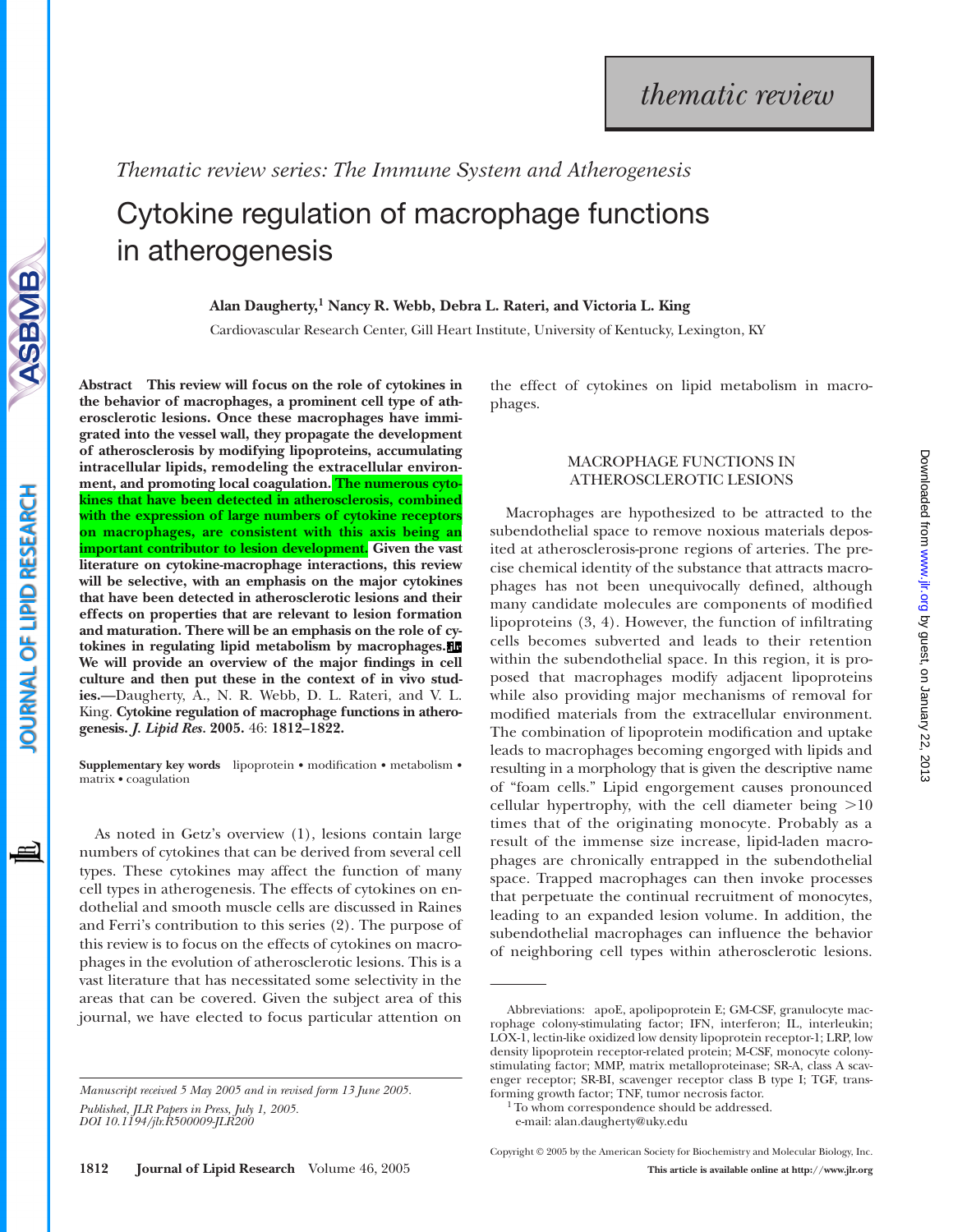This includes the well-characterized interaction of macrophages and T-lymphocytes (5). During late stages of atherosclerosis development, exposure of macrophage-rich areas of lesions provides a nidus for thrombus attachment that is thought to account for a high proportion of the catastrophic consequences of atherosclerosis. At each stage of lesion development described above, cytokine interactions with macrophages have the potential to be major determinants of the mechanism and magnitude of the response.

## EXPERIMENTAL MODES IN ELUCIDATING MACROPHAGE BIOLOGY IN ATHEROSCLEROSIS

SBMB

OURNAL OF LIPID RESEARCH

The macrophage is probably the most phenotypically diverse cell type in the body (6). From the common origin of monocytes, macrophages take on different characteristics that are presumably determined by the local milieu of the tissue into which they migrate. Although dissimilar between tissues, macrophages within a specific tissue have less heterogeneity. However, this is not the case in atherosclerosis, in which there are considerable variances in the structures of macrophages that may reflect a divergent array of functional abilities.

Many contributions to our knowledge of cytokine effects on macrophage biology in atherosclerosis are derived from studies of cultured cells. The classic system in this area of investigation is primary cultures of macrophages derived from peritoneal lavage of mice (7). Many studies have also used macrophages derived from human monocytes. In addition to primary cells, there are also a wide variety of macrophage-like cell lines. Some of the most commonly used cell lines include the human-derived THP-1 (8) and the mouse lines J774 and P388D1 (9, 10). Although these cultured cells have some macrophage characteristics, the extent to which they mimic the cells present in atherosclerosis remains an open question. The assessment of similarities and differences of macrophages in culture versus those within atherosclerotic lesions is hampered by the fluid nature of macrophage phenotypes and the dearth of reagents to specifically define these phenotypes. The combination of this extensive heterogeneity and the imprecision of phenotyping may contribute to the conflicting reports of the effects of cytokines on some properties of macrophage biology that are described in this review.

#### CYTOKINE REGULATION OF MACROPHAGE-MEDIATED LIPOPROTEIN MODIFICATION

An early event in the development of atherosclerotic lesions is the subendothelial deposition of lipoproteins (11, 12). The presence of lipoproteins in the subendothelial space leads to substances that promote both chemotaxis and lipid accumulation in macrophages. Several modifications can promote both of these properties (3, 13). In the early phases of lesion formation, lipoprotein modification

occurs, presumably mostly mediated by endothelial mechanisms (14). However, once atherogenesis has been initiated, macrophages may become a major cell type responsible for lipoprotein modification within lesions.

There have been several pathways proposed for lipoprotein modification that are regulated by interactions of cytokines with macrophages. Much of the focus of the study of these modifications has been on oxidative mechanisms. Oxidation of LDL by cultured mouse peritoneal macrophages, as defined by the content of thiobarbituric acid-reacting substances, is decreased by incubating cells with interferon (IFN)- $\gamma$  (15). One potential mechanism of IFN---induced reduction of LDL oxidation is an acceleration of extracellular tryptophan degradation (16). Several reports have demonstrated a role of IFN- $\gamma$  via a lipoxygenase pathway that is also thought to involve oxidation (17). Lipoxygenase, specifically the 15-isoenzyme, is expressed in lesional macrophages and colocalizes with immunologically defined oxidative epitopes of lipoproteins (18, 19). Expression of the enzyme in macrophages has been shown to promote atherosclerosis and lipoprotein oxidation (20–22), although there are contrary data (23, 24). 15-Lipoxygenase is not expressed in cultured human monocytes, but its expression is profoundly stimulated by incubation with interleukin (IL)-4 or IL-13 (25, 26). The stimulation of lipoxygenase expression in these cells is ablated by coincubation with IFN- $\gamma$  (25). However, incubation of IFN- $\gamma$  with mouse peritoneal macrophages, which contain abundant lipoxygenase activity on isolation, does not influence lipoxygenase protein abundance or activity (27). Therefore, the effect of IFN- $\gamma$  appears to be via a mechanism that inhibits the synthesis of the lipoxygenase. The contribution of these cytokines to lipoxygenase regulation in vivo is unclear, because mice deficient in IL-4 do not have reduced expression of lipoxygenase (27). This may be attributable to the continued presence of IL-13 (26). However, lipoxygenase expression is unexpectedly increased in total lymphocyte-deficient mice that are assumed to have low circulating concentrations of cytokines. Also, there is no effect of STAT-6 deficiency, which is a common pathway for the effects of both IL-4 and IL-13 (28).

Myeloperoxidase is present in large amounts in monocytes and has been proposed as a major oxidative enzyme in atherosclerosis (29). The role of myeloperoxidase in the development of atherosclerosis has not been defined, although the protein and many oxidative products of its activity have been detected in lesions (29–32). The cytokine regulation of myeloperoxidase in macrophages has been given limited attention. Granulocyte macrophage colony-stimulating factor (GM-CSF), but not monocyte colony-stimulating factor (M-CSF), increases the expression of myeloperoxidase in macrophages (33).

Lipoproteins can also be modified within lesions by nonoxidative processes. These include the effects of LPL expressed in macrophages of atherosclerotic lesions (34). The absence of LPL in macrophages decreases atherosclerosis (35, 36), whereas overexpression in this cell type increases lesion size (37). IFN-y decreases the expression of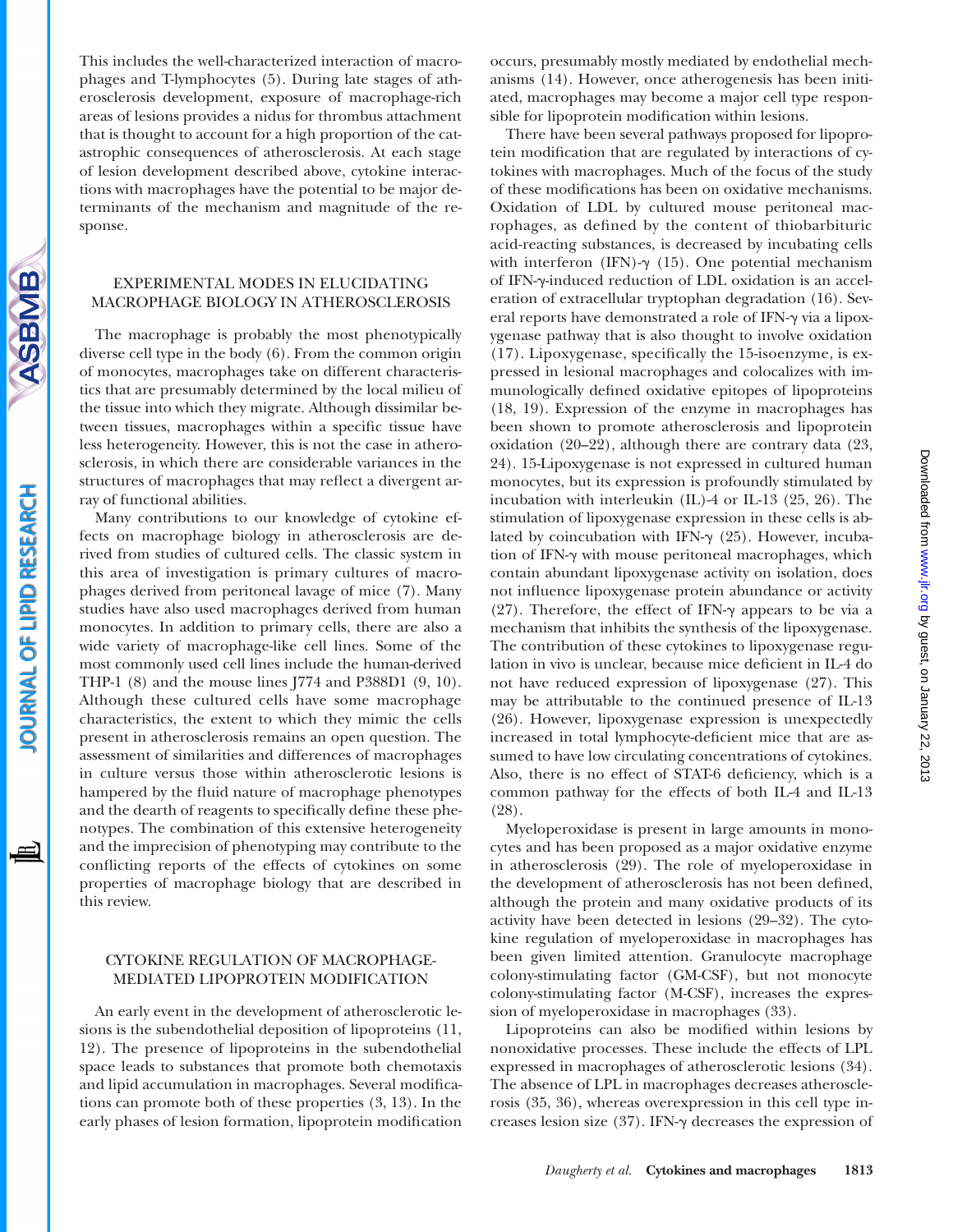Downloaded from www.jlr.org by guest, on January 22, 2013 by guest, on January 22, 2013 [www.jlr.org](http://www.jlr.org/) Downloaded from

LPL in human monocyte-derived macrophages from early to late stages of culture (38, 39) and by transcriptional regulation (40). Macrophage LPL expression is also inhibited by transforming growth factor  $(TGF)$ - $\beta$  through a transcriptional effect (41, 42), but it is upregulated by tumor necrosis factor (TNF)- $\alpha$  (43). Thus, there is substantial evidence that cytokine regulation may be an important contributor to the atherogenic effects of macrophage-expressed LPL. Although LPL can modify specific lipoprotein fractions, it is possible that nonlipolytic properties of the protein are responsible for its effects in atherogenesis (44).

# CYTOKINE REGULATION OF LIPOPROTEIN ENTRY INTO MACROPHAGES

One of the most prominent changes in macrophages after entry into the subendothelial space of developing atherosclerotic lesions is the engorgement of these cells with lipid. Intracellular lipid stores are initially formed with simple droplet morphology. With progressive lipid engorgement, there is the formation of intracellular complexes of cholesterol and phospholipid and cholesterol crystals (45, 46). These complexes and crystals are frequently encased by an acid phosphatase-positive layer, consistent with entrapment in lysosomes or late endosomes.

It is now recognized that many receptors are present on macrophages that bind a wide range of native and modified lipoproteins. Several major receptor types that recognize native lipoproteins may be regulated by cytokines in macrophages. LDL receptors have a clearly defined role in the cholesterol homeostasis of the whole body. Their role in macrophages has not been explored widely because of the assumption that they are downregulated in lipid-laden lesional macrophages. However, LDL receptor protein is detectable in experimental atherosclerotic lesions (47, 48). Furthermore, macrophage LDL receptors influence atherogenesis under conditions of modest hyperlipidemia (48, 49). The expression of LDL receptors on macrophages in cultured cells is a function of the origin and differentiation status (50). Macrophage LDL receptors have been demonstrated to be upregulated and downregulated by IFN- $\gamma$  and TGF- $\beta$ , respectively (41, 51). Expression of LDL receptors may also have implications on the mode of metabolism of the highly atherogenic lipoprotein fraction,  $\beta$ -VLDL, which may have characteristics similar to those of postprandial chylomicron lipoproteins (48, 49).

In addition to LDL receptors,  $\beta$ -VLDL is also recognized by VLDL receptors. This receptor type is also expressed on macrophages and is downregulated by IFN- $\gamma$ (52). The functional significance of this downregulation can be shown by the inhibition of  $\beta$ -VLDL-induced foam cell formation by IFN- $\gamma$ .

Another lipoprotein receptor type that recognizes native lipoproteins is the low density lipoprotein receptorrelated protein (LRP; also designated CD91) (53, 54). Although the embryonic lethality of LRP-deficient mice has impeded a full characterization of its function, its properties appear consistent with being the major system for the clearance of chylomicron remnants from the plasma (54). LRP on macrophages has consistently been shown to be downregulated in the presence of IFN- $\gamma$  (55-57). Conversely,  $TGF- $\beta$  upregulates macrophage LRP, whereas$ M-CSF has no effect (56). These changes in macrophage LRP expression may have implications for lipoprotein accumulation within lesional macrophages. LRP, which is also termed the  $\alpha$ 2 macroglobulin receptor, has a wide range of ligands in addition to lipoproteins (54). Many of these ligands are responsible for regulating the extracellular proteolytic environment of macrophages (58).

Although there has been limited work on the cytokine regulation of native lipoprotein receptors, there has been considerable effort to study the cytokine regulation of receptors for modified lipoproteins. As discussed in the preceding section, there are several mechanisms of lipoprotein modification that can be regulated by cytokines. Many of these modifications involve some form of oxidative damage. The original receptor for modified lipoproteins was designated a "scavenger receptor" based on its ability to mediate the endocytosis of acetylated LDL (59). There are now many proteins that have been designated as scavenger receptors that are broadly classified by gross structural characteristics in an alphabetic system (8).

The initially discovered scavenger receptor is now referred to as class A scavenger receptor (SR-A) (60). This receptor is able to transport acetylated and oxidized forms of LDL into macrophages by a process that is not downregulated by intracellular cholesterol content (61). Several studies have used genetically manipulated mice to define the effect of SR-A on atherosclerotic lesion formation (62). The ability of cytokines to regulate the SR-A receptor has been the subject of many publications, of which some selected examples are summarized in Table 1. IFN-γ is the most widely investigated cytokine. Earlier studies demonstrated a downregulation of SR-A by IFN- $\gamma$  in human monocyte-derived macrophages (63, 64). IFN- $\gamma$  has also been reported to inhibit SR-A at the transcriptional level (65). Decreased foam cell formation occurs by the incubation of IFN- $\gamma$  with modified lipoprotein and macrophages (64). These effects, combined with studies on smooth muscle proliferation (66, 67), suggest that IFN- $\gamma$ may reduce the atherogenic process. However, there are also reports of IFN- $\gamma$  having other effects on SR-A activity, protein, and transcription that are either neutral or inhibitory (27, 68, 69). Markedly different results have also been reported for GM-CSF, which has shown both upregulation and downregulation of SR-A activity by this cytokine (27, 70). These differing responses may be a reflection of the heterogeneity of macrophages, which may lead to differences in the phenotype of the cultured cells. Consistent with this theme, IFN- $\gamma$  increases SR-A expression in the early differentiation phase of blood-borne monocytes or the human cell line THP-1, but it downregulates this receptor in mature macrophages (69). These conflicting findings may also be related to the mode of data representation, because both IFN- $\gamma$  and GM-CSF may markedly increase cellular protein content without influencing cell

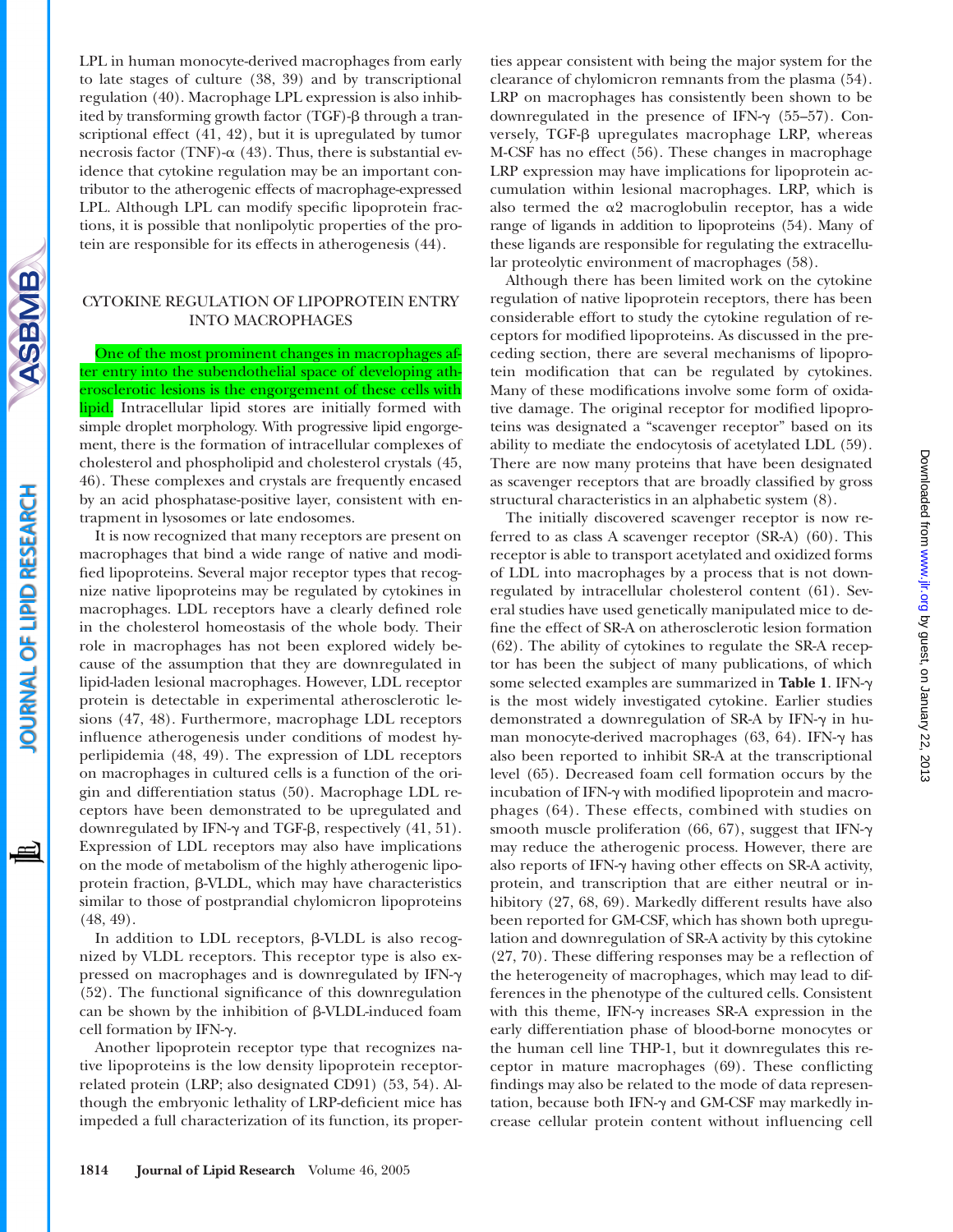| Receptor                                  | Cytokine                      | <b>Effect on Receptor Abundance</b>    | Reference     |
|-------------------------------------------|-------------------------------|----------------------------------------|---------------|
| Receptors facilitating transport          |                               |                                        |               |
| of native lipoproteins into macrophages   |                               |                                        |               |
| LDL receptor                              | IFN- $\gamma$                 |                                        | 51            |
|                                           | $TGF-\beta$                   |                                        | 41            |
| VLDL receptor                             | IFN- $\gamma$                 |                                        | 52            |
| <b>LRP</b>                                | IFN- $\gamma$                 |                                        | $55 - 57$     |
|                                           | $TGF-\beta$                   |                                        | 56            |
|                                           | M-CSF                         | $\leftrightarrow$                      | 55            |
| Receptors facilitating transport          |                               |                                        |               |
| of modified lipoproteins into macrophages |                               |                                        |               |
| SR-A                                      | IFN- $\gamma$                 |                                        | 27,69         |
|                                           |                               | ↓                                      | $63 - 65, 69$ |
|                                           |                               |                                        | 68            |
|                                           | $TNF-\alpha$                  |                                        | 71, 74        |
|                                           | $TGF-\beta$                   |                                        | 148-150       |
|                                           | $II - 4$                      | →→↑→→↑↑ →→↑↑↑↑→↑                       | 27            |
|                                           | $IL-6$                        |                                        | 151           |
|                                           | GM-CSF                        |                                        | 70            |
|                                           |                               |                                        | 27,65         |
|                                           | M-CSF                         |                                        | 152, 153      |
| CD36                                      | IFN- $\gamma$                 |                                        | 81            |
|                                           |                               |                                        | 82, 83        |
|                                           | $TGF-\beta1$                  |                                        | 84, 85        |
|                                           | $IL-4$                        |                                        | 80, 81        |
|                                           | M-CSF                         |                                        | 81            |
| $LOX-1$                                   | $TGF-\beta$                   |                                        | 154           |
|                                           |                               |                                        | 148           |
|                                           | $TNF-\alpha$                  |                                        | 88, 89        |
|                                           | $IL-4$                        | $\uparrow$                             | 155           |
| CXCL16/SR-PSOX                            | IFN- $\gamma$                 | $\uparrow$ , associated with increased | 156           |
|                                           |                               | oxidized LDL uptake by                 |               |
|                                           |                               | THP-1 cells                            |               |
|                                           |                               |                                        |               |
| Receptors that facilitate both lipid      |                               |                                        |               |
| entry and efflux in macrophages           |                               |                                        | 96            |
| SR-BI                                     | IFN- $\gamma$<br>$TNF-\alpha$ |                                        |               |
|                                           |                               |                                        | 96<br>85      |
|                                           | $TGF-\beta1$                  |                                        |               |

| TABLE 1. | Cytokine regulation of macrophage lipoprotein receptors |  |  |  |  |  |
|----------|---------------------------------------------------------|--|--|--|--|--|
|----------|---------------------------------------------------------|--|--|--|--|--|

GM-CSF, granulocyte macrophage colony-stimulating factor; IFN, interferon; IL, interleukin; LOX-1, lectinlike oxidized low density lipoprotein receptor-1; LRP low density lipoprotein receptor-related protein; M-CSF, monocyte colony-stimulating factor; SR-A, class A scavenger receptor; SR-BI, scavenger receptor class B type I; SR-PSOX, scavenger receptor that binds phosphatidylserine and oxidized lipoprotein; TGF, transforming growth factor; TNF, tumor necrosis factor.

number. Under these conditions, the normalization of data to either cellular protein or cell number can dramatically influence the conclusion of the study.

Lipopolysaccharide downregulates SR-A both in cultured cells and in vivo (71, 72), although induction has also been shown in both primary macrophage cells and mouse macrophage-like cell lines (73). Of the many cytokines released after the incubation of macrophages with lipopolysaccharide, the downregulation of SR-A has been attributed to the secretion of TNF- $\alpha$  (71). Consistent with this effect, SR-A is downregulated by incubation of cultured macrophages with TNF- $\alpha$  (74). Furthermore, deficiency of the TNF- $\alpha$  receptor, p55, has been associated with increased SR-A expression in atherosclerotic lesions (75). Some of the inconsistencies in SR-A expression during TNF- $\alpha$  incubation may be attributable to temporal considerations. Indeed, SR-A expression in macrophages has been shown to be increased before the subsequent inhibition (76).

In addition to the extensive literature on the effects of IFN- $\gamma$ , CSFs, and TNF- $\alpha$  on SR-A regulation, there are a smaller number of publications that have studied the effects of other cytokines on this receptor. These are also summarized in Table 1.

Compared with SR-A, there is a relatively modest literature on the role of cytokines in regulating other scavenger receptors. CD36 is a receptor that has a number of diverse properties, including the binding of modified forms of lipoproteins, although its ability to facilitate endocytosis of these particles is not universally accepted (77). CD36 deficiency has been shown to decrease the extent of atherosclerosis, primarily through a macrophage-mediated effect (78, 79). The expression of CD36 on macrophages is increased by IL-4 and M-CSF  $(80, 81)$ . The effects of IFN- $\gamma$ and TGF- $\beta$  on CD36 expression in macrophages have been inconsistent (81–85).

The lectin-like oxidized low density lipoprotein receptor-1 (LOX-1) was originally identified in endothelium and subsequently shown to be expressed in macrophages (86, 87). Much of the focus of the study of its regulation has been on endothelial cells. In macrophages, variable effects of TGF- $\beta$ 1 on LOX-1 regulation have been reported, although TNF- $\alpha$  has consistently been shown to upregulate this receptor (88–90).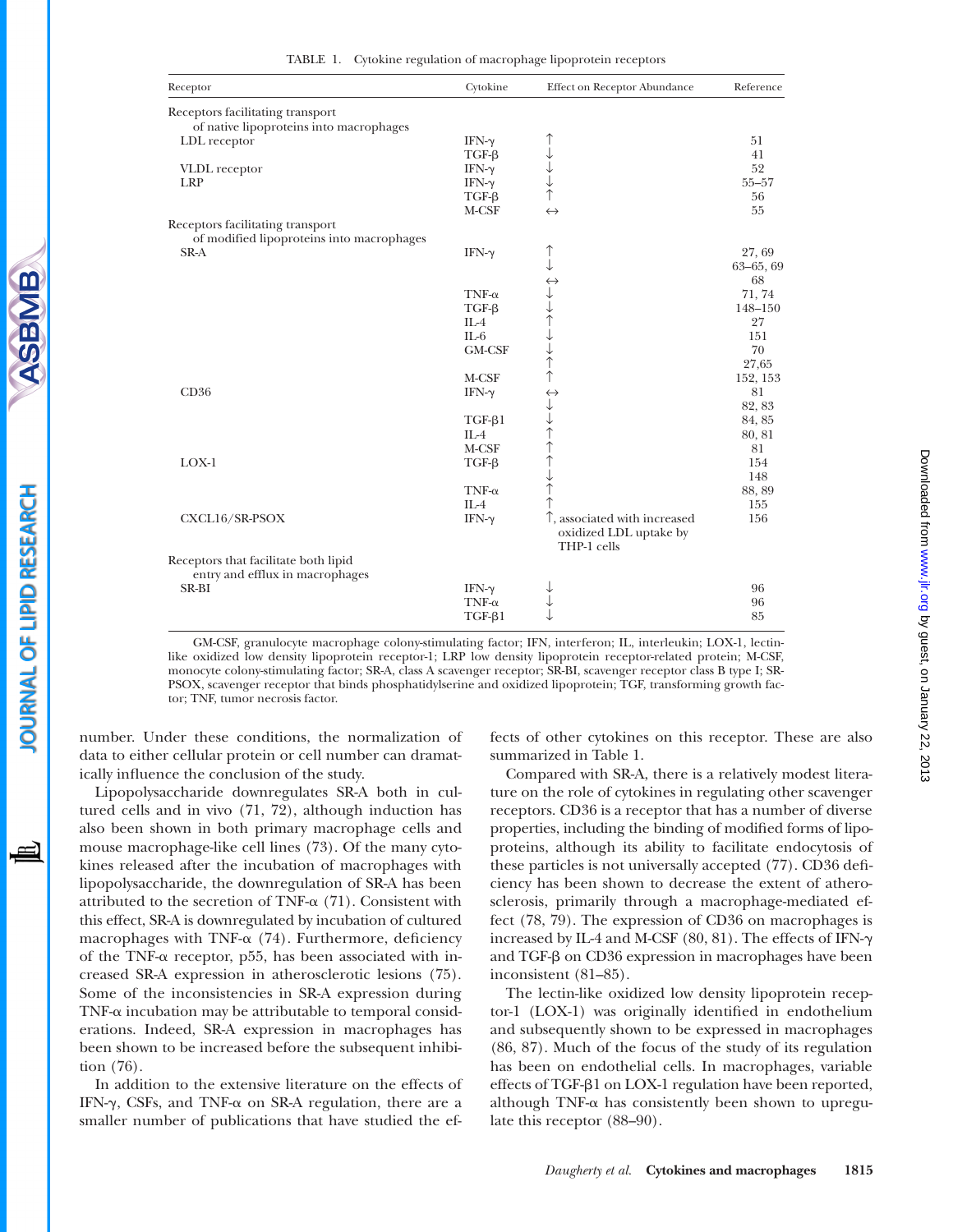Downloaded from www.jlr.org by guest, on January 22, 2013 by guest, on January 22, 2013 [www.jlr.org](http://www.jlr.org/) Downloaded from

Scavenger receptor class B type I (SR-BI) was originally identified as a protein that binds oxidized LDL before the realization that it is a physiologically important HDL receptor (91, 92). SR-BI is expressed in macrophages and is distinct from the other receptors discussed above in that it can transfer lipid bidirectionally (8). The presence of SR-BI in macrophages has important consequences on the development of atherosclerosis, although the effect is complex, as may be expected for a receptor with this duality of function (93, 94). SR-BI expression is variable in macrophages present in atherosclerotic lesions (95). The mechanisms responsible for this variable SR-BI expression have not been determined. In the scant cytokine literature, it has been demonstrated that both IFN- $\gamma$  and TNF- $\alpha$ downregulate SR-BI (96).

Overall, there are many receptors that facilitate the entry of native and modified lipoproteins into macrophages by transfer of either the whole particle or selective components. Although there has been some consistency in the effects of selected cytokines in regulating some of these receptors on macrophages, there are also many inconsistencies in the literature. Resolution of these conflicting results needs to account for the many variables in these studies, such as macrophage phenotype and temporal effects.

## CYTOKINE REGULATION OF INTRACELLULAR LIPID DISTRIBUTION AND REMOVAL

The previous section described processes that predominantly influence the mass of cholesterol transported into the intracellular compartment. The mode in which cholesterol is distributed within macrophages has dramatic effects on its toxicity and availability for efflux. With regard to toxicity, unesterified cholesterol appears to be benign when excess is stored in lysosomes, but it has profound effects on cell function and viability when present in high concentrations in the cell membrane (97, 98). Efflux of cholesterol is dependent on several known variables, including the efficiency of cholesteryl ester hydrolysis and transport pathways involved in shuttling cholesterol to the cell surface and its subsequent removal.

In addition to its role in macrophage-mediated lipoprotein modification and uptake, IFN-y has also been extensively studied with regard to its effects on macrophage lipid metabolism (Table 2). IFN- $\gamma$  is the only cytokine in which a change in intracellular cholesterol storage has been demonstrated, with an increased cholesteryl ester pool and decreased cholesterol efflux (82, 99). This increase could be accomplished by increased activity of ACAT-1, which esterifies cholesterol to cholesteryl ester. The activity of this enzyme is increased in macrophages incubated with IFN- $\gamma$  (100). M-CSF and TGF- $\beta$ 1 also increase ACAT-1 activity (101, 102). The effect of these cytokines on intracellular cholesterol distribution has not been determined.

The removal of cholesterol from the cell requires the hydrolysis of cholesteryl ester, which is achieved by either acid or neutral forms of cholesteryl ester hydrolase. The cytokine regulation of these enzymes is not well studied, with only one report demonstrating the increased activity of both forms of cholesteryl ester hydrolase after incubation of macrophages with M-CSF (102). Another cholesterol removal process is via the activity of cholesterol 27-hydroxylase, which is known to be present in many extrahepatic cells, including macrophages (103). Cholesterol 27-hydroxylase converts cholesterol to more polar products that are readily removed from macrophages. This process is upregulated by IFN- $\gamma$  (104, 105).

The secretion of cholesterol from macrophages is influenced by the ability to secrete apolipoprotein E (apoE), which has been demonstrated to promote cholesterol efflux, particularly when endogenously produced (106– 108). IFN-γ decreases apoE secretion via a posttranslational mechanism (109). Several other cytokines have also been demonstrated to regulate apoE secretion, although these have not been linked to changes in cholesterol efflux (Table 2).

ABCA1 has a well-defined role in cholesterol efflux in many cell types, including macrophages (110). The cytokine regulation of ABCA1 in macrophages is consistent with its role in efflux. For example, decreased abundance after IFN- $\gamma$  incubation was associated with decreased HDL binding and cholesterol efflux. This effect was independent of changes in the expression of SR-BI (111, 112).

| Effect                       | Cytokine      | Effect                                                          | Reference |
|------------------------------|---------------|-----------------------------------------------------------------|-----------|
| Cholesterol distribution     | IFN- $\gamma$ | T in cholesteryl esters                                         | 82        |
| $ACAT-1$                     | IFN- $\gamma$ |                                                                 | 100       |
|                              | $TGF-61$      |                                                                 | 101       |
|                              | M-CSF         |                                                                 | 102       |
| Cholesteryl ester hydrolases | M-CSF         |                                                                 | 102       |
| Cholesterol 27-hydroxylase   | IFN- $\gamma$ |                                                                 | 99, 104   |
| Apolipoprotein E secretion   | IFN- $\gamma$ | $\downarrow$ secretion, due to posttranslational effect         | 109, 157  |
|                              | IL-1.         | $\downarrow$ synthesis                                          | 109       |
|                              | <b>GM-CSF</b> | $\downarrow$ synthesis                                          | 109       |
|                              | $TNF-\alpha$  | T (only in monocyte, not macrophages)                           | 158       |
|                              | $TGF-\beta$   | T secretion.                                                    | 109       |
| ABCA1                        | IFN- $\gamma$ | $\downarrow$ expression, with $\emptyset$ in cholesterol efflux | 111, 112  |
|                              | $TGF-\beta$   | $\uparrow$ expression, with $\neq$ cholesterol efflux           | 41, 113   |
| ABCG1                        | $TGF-\beta$   |                                                                 | 41        |
| HDL binding                  | IFN- $\gamma$ | $\downarrow$ , but in absence of effects on SR-BI               | 111       |
|                              | $TGF-\beta$   |                                                                 | 113       |

TABLE 2. Cytokine regulation of intracellular lipid metabolism in macrophages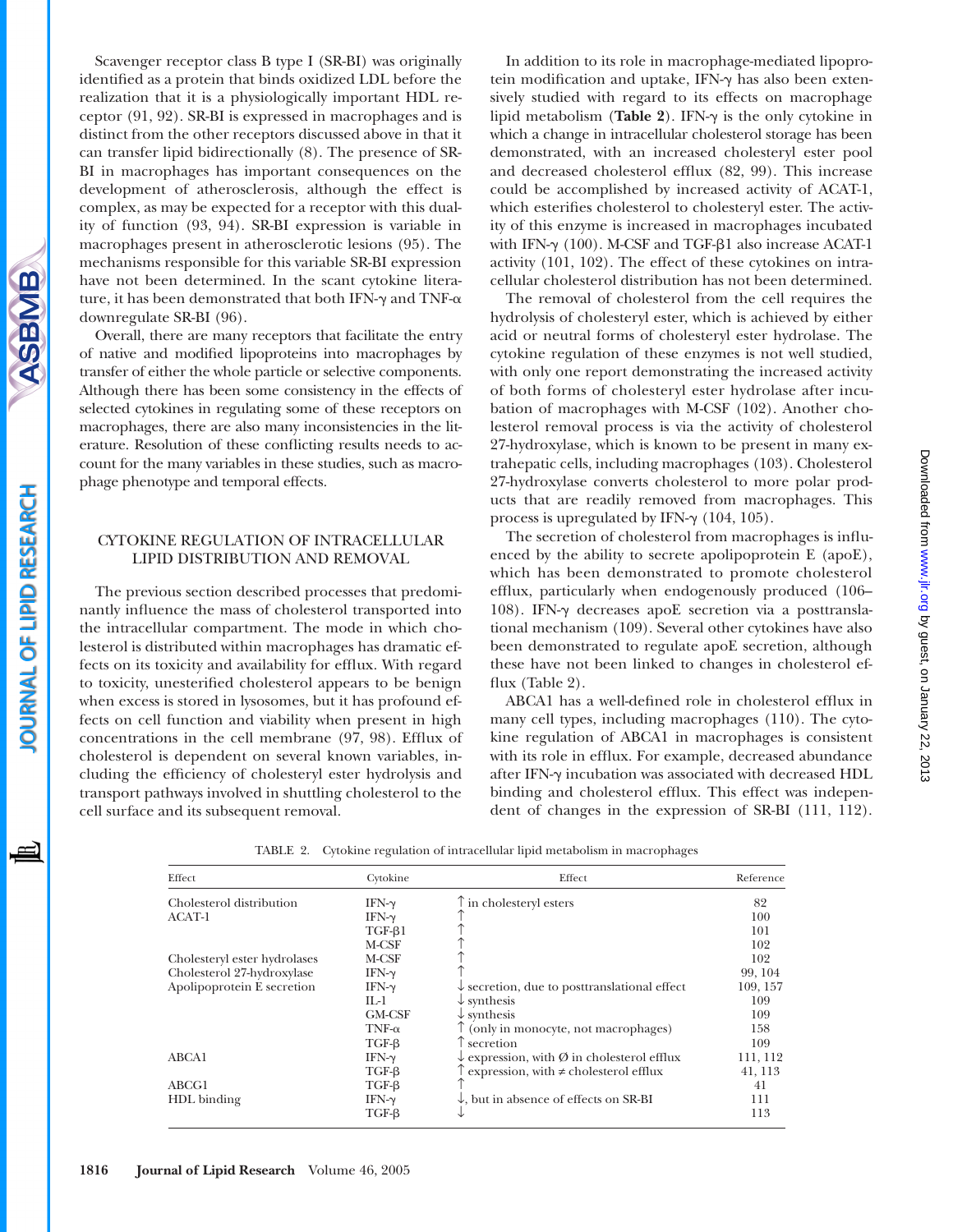Conversely, TGF- $\beta$ 1 increased ABCA1 expression and cholesterol efflux (41, 105, 113), although the binding of HDL was decreased by this cytokine (85).

Cytokines have many effects on macrophages with regard to intracellular cholesterol metabolism and its consequences on sterol efflux. With few anomalies, the most extensively studied cytokine, IFN-y, increases intracellular cholesterol storage when cells are not incubated with modified lipoproteins. Further studies to demonstrate whether these changes affect macrophage viability would be of interest (98).

# CYTOKINE REGULATION OF THE EXTRACELLULAR MATRIX OF MACROPHAGES

**SBMB** 

OURNAL OF LIPID RESEARCH

The extracellular matrix of the artery contains many different proteins. The subendothelial region contains type IV collagen, laminin, and fibronectin. The integrity of extracellular matrix proteins in atherosclerotic lesions may be compromised by a large number of enzymes, most of which belong to the matrix metalloproteinease (MMP), cysteine protease, or serine protease families.

Many MMPs have been detected in atherosclerosis, although the dominant MMPs expressed by macrophages that have been implicated in lesion development are MMP-9 and MMP-12. Of these MMPs, only MMP-9 has been shown to alter the atherogenic process with its deficiency, reducing lesion size in several vascular areas (114). Moreover, this study demonstrated that bone marrowderived stem cells were a significant source of the MMP-9 that modulates atherogenesis.

The Th2 cytokines IL-4 and IL-10 attenuated MMP-9 expression and activation in peripheral blood monocytes, mouse peritoneal macrophages, and human alveolar macrophages (115–117). Activation of MMP-9 is tightly regulated by tissue inhibitor of MMP-1, which is markedly upregulated by IL-10 (117, 118). TGF- $\beta$  decreases lipopolysaccharide-induced MMP-9 expression and activation in cultured MM6 and RAW 264.7 cells (119). Conversely, TNF- $\alpha$ upregulated MMP-9 in human peripheral blood monocytes and peritoneal macrophages (120, 121). However, the effect of IFN- $\gamma$  on the regulation of MMP-9 is unclear, with some studies demonstrating that it upregulates MMP-9 in mouse peritoneal macrophages and others suggesting that it downregulates MMP-9 (122–125).

# CYTOKINE REGULATION OF COAGULATION IN ATHEROSCLEROSIS

The presence of tissue factor in atherosclerotic lesions is proposed to exert a major effect on the development of atherosclerosis complications at late stages of the disease (126). Tissue factor is expressed in all of the major cell types of atherosclerotic lesions, with a preponderance in macrophages (127, 128). Tissue factor expression in cultured macrophages is downregulated by the Th2 cytokines IL-4, IL-10, and IL-13, whereas the Th1 cytokine

IFN- $\gamma$  has the opposite effect (129, 130). Some of the effects on tissue factor expression, particularly those of IFN- $\gamma$ , are differentiation-specific (131, 132). Overall, there is limited information regarding the role of cytokine-macrophage interactions on the effect of coagulation responses in atherosclerotic lesions.

# EXTRAPOLATION OF CYTOKINE EFFECTS ON CULTURED CELLS TO THE ATHEROGENIC PROCESS IN VIVO

There have been numerous studies to determine the role of specific cytokines in the development of atherosclerosis. As described above, one cytokine that has been studied extensively in cell culture studies is IFN- $\gamma$ , which is also one of the more extensively investigated cytokines in in vivo studies of atherogenesis. Studies with cultured cells have demonstrated many effects of IFN- $\gamma$  <mark>on the intra-</mark> cellular accumulation of lipids in macrophages. These findings lead to the notion that IFN- $\gamma$  <mark>would</mark> retard atherosclerosis, especially by minimizing intracellular lipid accumulation in macrophages. However, there are conflicting results in cultured cells. In contrast, the effects of IFN-y on the development of atherosclerosis in mouse models of the disease have been quite consistent, but they have contradicted the original concept of IFN- $\gamma$  <mark>being</mark> <mark>antiatherogenic.</mark> Thus, deletion of both IFN-γ and its receptor decreased the size of atherosclerotic lesions in apoE-deficient mice (133, 134). Deletion of IFN- $\gamma$  also decreased the size of atherosclerotic lesions in LDL receptor-deficient mice (135). Conversely, exogenous administration of IFN- $\gamma$  or its upstream regulators, IL-12 or IL-18, increased the extent of atherosclerosis (136–138). Currently, the only published report suggesting an antiatherogenic role for IFN- $\gamma$  comes from a study of irradiated LDL receptor-deficient mice that were repopulated with cells from IFN-y-deficient mice. Under these conditions, the absence of IFN- $\gamma$  in bone marrow-derived stem cells increased the size of lesions in three different vascular regions (139).

Although gene manipulation and exogenous cytokine administration have provided valuable insight into the atherogenic process, these do not localize the effect to a specific action of the cytokine on macrophages. One mode of focusing on cytokine-macrophage interactions is to use mice that are deficient in specific cytokine receptors. Previous studies have used the technique of bone marrow transplantation as a mode of determining a leukocyte-specific role in atherosclerosis (140, 141). This approach has been used in the chemokine field, for example, in studies using CCR2 and CXCR-2 (142, 143). However, bone marrow transplantation studies with cytokine receptor-deficient mice have not been performed to date. Although such studies provide valuable insight, their interpretation should be tempered by the potential for bone marrow-derived stem cells to differentiate beyond myeloid and lymphoid lineages (144, 145). Thus, the definition of an interaction of a macrophage with a specific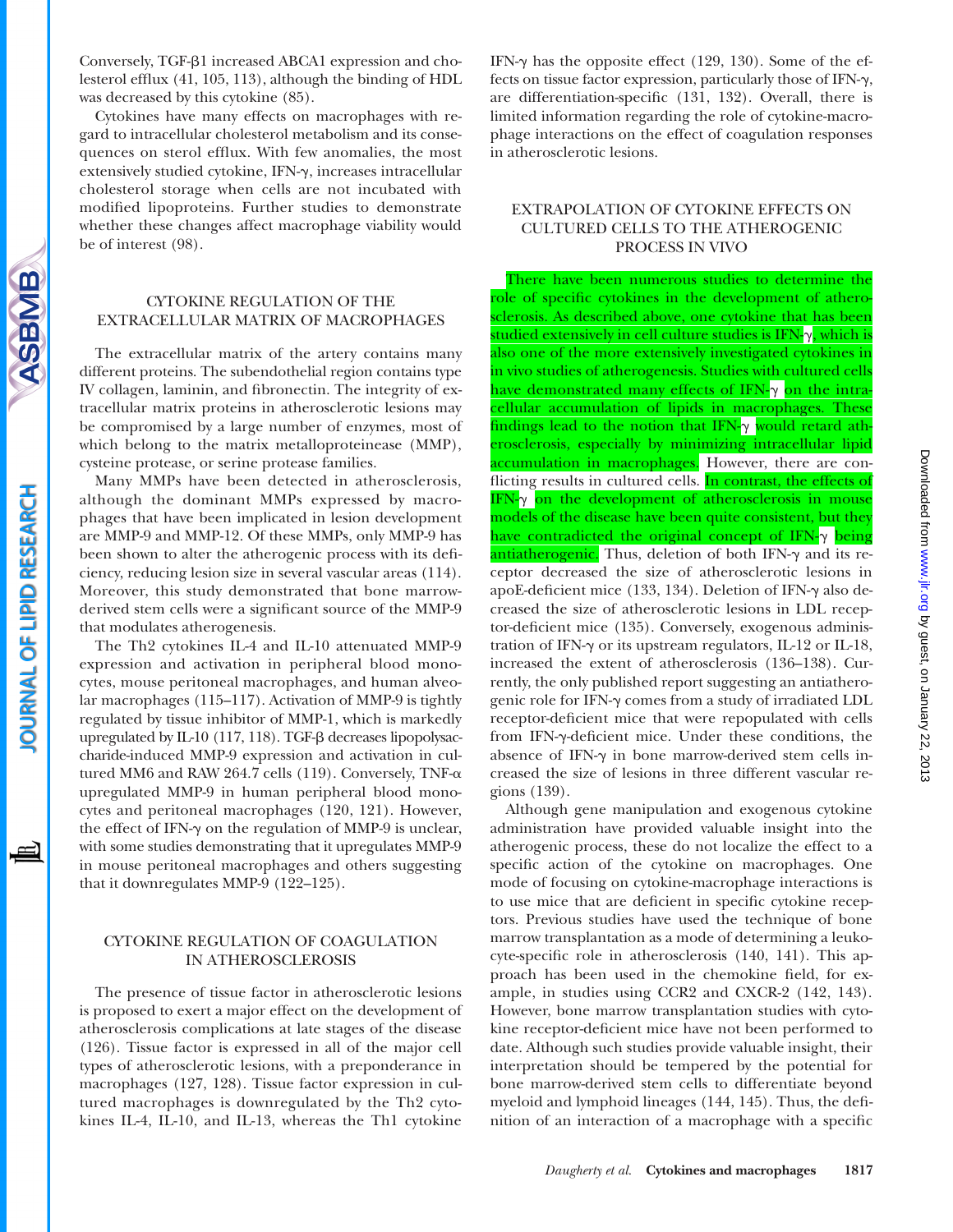cytokine as a functionally significant event in atherogenesis will be facilitated by the ability to specifically regulate cytokine receptors in this cell type.

#### **CONCLUSIONS**

The macrophage is a pivotal cell type throughout the initiation and maturation of atherosclerotic lesions. The combination of the many cytokines present in atherosclerotic lesions and the abundant cytokine receptors on macrophages is consistent with an important role of cytokinemacrophage interactions in lesion development. However, the abundance of both cytokines and receptors on macrophages also provides some challenges to unequivocally determining the relative importance and mechanism of a specific cytokine. The most obvious road ahead is the use of molecular engineering to enable the ablation and enhancement of cytokine responses in macrophages. With the increasing identification of specific cytokine receptors, coupled with evolving modes of altering gene expression in macrophages (146, 147), it is likely that this will spawn many studies to elucidate the role of cytokine interactions with macrophages.

Work in the authors' laboratory is supported by the National Institutes of Health (Grants HL-62846, HL-70239, and HL-71098) and the American Heart Association.

#### REFERENCES

- 1. Getz, G. S. 2005. Thematic review series: the immune system and atherogenesis. Immune function in atherogenesis. *J. Lipid Res.* **46:** 1–10.
- 2. Raines, E. W., and N. Ferri. 2005. Cytokines affecting endothelial and smooth muscle cells in vascular diseases. *J. Lipid Res.* **46:** 829– 838.
- 3. Steinberg, D. 1997. Low density lipoprotein oxidation and its pathobiological significance. *J. Biol. Chem.* **272:** 20963–20966.
- 4. Shishehbor, M. H., and S. L. Hazen. 2004. Inflammatory and oxidative markers in atherosclerosis: relationship to outcome. *Curr. Atheroscler. Rep.* **6:** 243–250.
- 5. Hansson, G. K. 2001. Immune mechanisms in atherosclerosis. *Arterioscler. Thromb. Vasc. Biol.* **21:** 1876–1890.
- 6. Gordon, S. 1995. The macrophage. *Bioessays.* **17:** 977–986.
- 7. Goldstein, J. L., Y. K. Ho, and M. S. Brown. 1980. Cholesteryl ester accumulation in macrophages resulting from receptor-mediated uptake and degradation of hypercholesterolemic canine beta-very low density lipoproteins. *J. Biol. Chem.* **255:** 1839–1848.
- 8. Du, B. H., C. Z. Fu, K. C. Kent, H. Bush, A. H. Schulick, K. Kreiger, T. Collins, and T. A. McCaffrey. 2000. Elevated Egr-1 in human atherosclerotic cells transcriptionally represses the transforming growth factor-beta type II receptor. *J. Biol. Chem.* **275:** 39039–39047.
- 9. Okwu, A. K., X. X. Xu, Y. Shiratori, and I. Tabas. 1994. Regulation of the threshold for lipoprotein-induced acyl-CoA:cholesterol O-acyltransferase stimulation in macrophages by cellular sphingomyelin content. *J. Lipid Res.* **35:** 644–655.
- 10. Daugherty, A., S. C. Whitman, A. E. Block, and D. L. Rateri. 2000. Polymorphism of class A scavenger receptors in C57BL/6 mice. *J. Lipid Res.* **41:** 1568–1577.
- 11. Kruth, H. S. 1985. Subendothelial accumulation of unesterified cholesterol. An early event in atherosclerotic lesion development. *Atherosclerosis.* **57:** 337–341.
- 12. Frank, J. S., and A. M. Fogelman. 1989. Ultrastructure of the in-

tima in WHHL and cholesterol-fed rabbit aortas prepared by ultra-rapid freezing and freeze etching. *J. Lipid Res.* **30:** 967–978.

- 13. Quinn, M. T., S. Parthasarathy, L. G. Fong, and D. Steinberg. 1987. Oxidatively modified low density lipoproteins: a potential role in recruitment and retention of monocyte/macrophages during atherogenesis. *Proc. Natl. Acad. Sci. USA.* **84:** 2995–2998.
- 14. Williams, K. J., and I. Tabas. 1995. The response-to-retention hypothesis of early atherogenesis. *Arterioscler. Thromb. Vasc. Biol.* **15:** 551–561.
- 15. Fong, L. G., T. S. E. Albert, and S. E. Hom. 1994. Inhibition of the macrophage-induced oxidation of low density lipoprotein by interferon-gamma. *J. Lipid Res.* **35:** 893–904.
- 16. Christen, S., S. R. Thomas, B. Garner, and R. Stocker. 1994. Inhibition by interferon-gamma of human mononuclear cell-mediated low density lipoprotein oxidation—participation of tryptophan metabolism along the kynurenine pathway. *J. Clin. Invest.* **93:** 2149–2158.
- 17. Sun, D. X., and C. D. Funk. 1996. Disruption of 12/15-lipoxygenase expression in peritoneal macrophages—enhanced utilization of the 5-lipoxygenase pathway and diminished oxidation of low density lipoprotein. *J. Biol. Chem.* **271:** 24055–24062.
- 18. Ylä-Herttuala, S., M. E. Rosenfeld, S. Parthasarathy, C. K. Glass, E. Sigal, J. L. Witztum, and D. Steinberg. 1990. Colocalization of 15 lipoxygenase messenger RNA and protein with epitopes of oxidized low density lipoprotein in macrophage-rich areas of atherosclerotic lesions. *Proc. Natl. Acad. Sci. USA.* **87:** 6959–6963.
- 19. Ylä-Herttuala, S., M. E. Rosenfeld, S. Parthasarathy, E. Sigal, T. Sarkioja, J. L. Witztum, and D. Steinberg. 1991. Gene expression in macrophage-rich human atherosclerotic lesions—15-lipoxygenase and acetyl low density lipoprotein receptor messenger RNA colocalize with oxidation specific lipid-protein adducts. *J. Clin. Invest.* **87:** 1146–1152.
- 20. Sendobry, S. M., J. A. Cornicelli, K. Welch, T. Bocan, B. Tait, B. K. Trivedi, N. Colbry, R. D. Dyer, S. J. Feinmark, and A. Daugherty. 1997. Attenuation of diet-induced atherosclerosis in rabbits with a highly selective 15-lipoxygenase inhibitor lacking significant antioxidant properties. *Br. J. Pharmacol.* **120:** 1199–1206.
- 21. Cyrus, T., J. L. Witztum, D. J. Rader, R. Tangirala, S. Fazio, M. F. Linton, and C. D. Funk. 1999. Disruption of the 12/15-lipoxygenase gene diminishes atherosclerosis in apo E-deficient mice. *J. Clin. Invest.* **103:** 1597–1604.
- 22. Zhao, L., C. A. Cuff, E. Moss, U. Wille, T. Cyrus, E. A. Klein, D. Pratico, D. J. Rader, C. A. Hunter, E. Pure, et al. 2002. Selective interleukin-12 synthesis defect in 12/15-lipoxygenase-deficient macrophages associated with reduced atherosclerosis in a mouse model of familial hypercholesterolemia. *J. Biol. Chem.* **277:** 35350– 35356.
- 23. Shen, J. H., E. Herderick, J. F. Cornhill, E. Zsigmond, H. S. Kim, H. Kuhn, N. V. Guevara, and L. Chan. 1996. Macrophage-mediated 15-lipoxygenase expression protects against atherosclerosis development. *J. Clin. Invest.* **98:** 2201–2208.
- 24. Belkner, J., P. Chaitidis, H. Stender, C. Gerth, R. J. Kuban, T. Yoshimoto, and H. Kuhn. 2005. Expression of 12/15-lipoxygenase attenuates intracellular lipid deposition during in vitro foam cell formation. *Arterioscler. Thromb. Vasc. Biol.* **25:** 797–802.
- 25. Conrad, D. J., H. Kuhn, M. Mulkins, E. Highland, and E. Sigal. 1992. Specific inflammatory cytokines regulate the expression of human monocyte 15-lipoxygenase. *Proc. Natl. Acad. Sci. USA.* **89:** 217–221.
- 26. Nassar, G. M., J. D. Morrow, L. J. Roberts, F. G. Lakkis, and K. F. Badr. 1994. Induction of 15-lipoxygenase by interleukin-13 in human blood monocytes. *J. Biol. Chem.* **269:** 27631–27634.
- 27. Cornicelli, J. A., D. Butteiger, D. L. Rateri, K. Welch, and A. Daugherty. 2000. Interleukin-4 augments acetylated LDL induced cholesterol esterification in macrophages. *J. Lipid Res.* **41:** 376–383.
- 28. Sendobry, S. M., J. A. Cornicelli, K. Welch, M. J. Grusby, and A. Daugherty. 1998. Absence of T lymphocyte-derived cytokines fails to diminish macrophage 12/15-lipoxygenase expression in vivo. *J. Immunol.* **161:** 1477–1482.
- 29. Daugherty, A., J. L. Dunn, D. L. Rateri, and J. W. Heinecke. 1994. Myeloperoxidase, a catalyst for lipoprotein oxidation, is expressed in human atherosclerotic lesions. *J. Clin. Invest.* **94:** 437–444.
- 30. Brennan, M. L., M. M. Anderson, D. M. Shih, X. D. Qu, X. Wang, A. C. Mehta, L. L. Lim, W. Shi, S. L. Hazen, J. S. Jacob, et al. 2001. Increased atherosclerosis in myeloperoxidase-deficient mice. *J. Clin. Invest.* **107:** 419–440.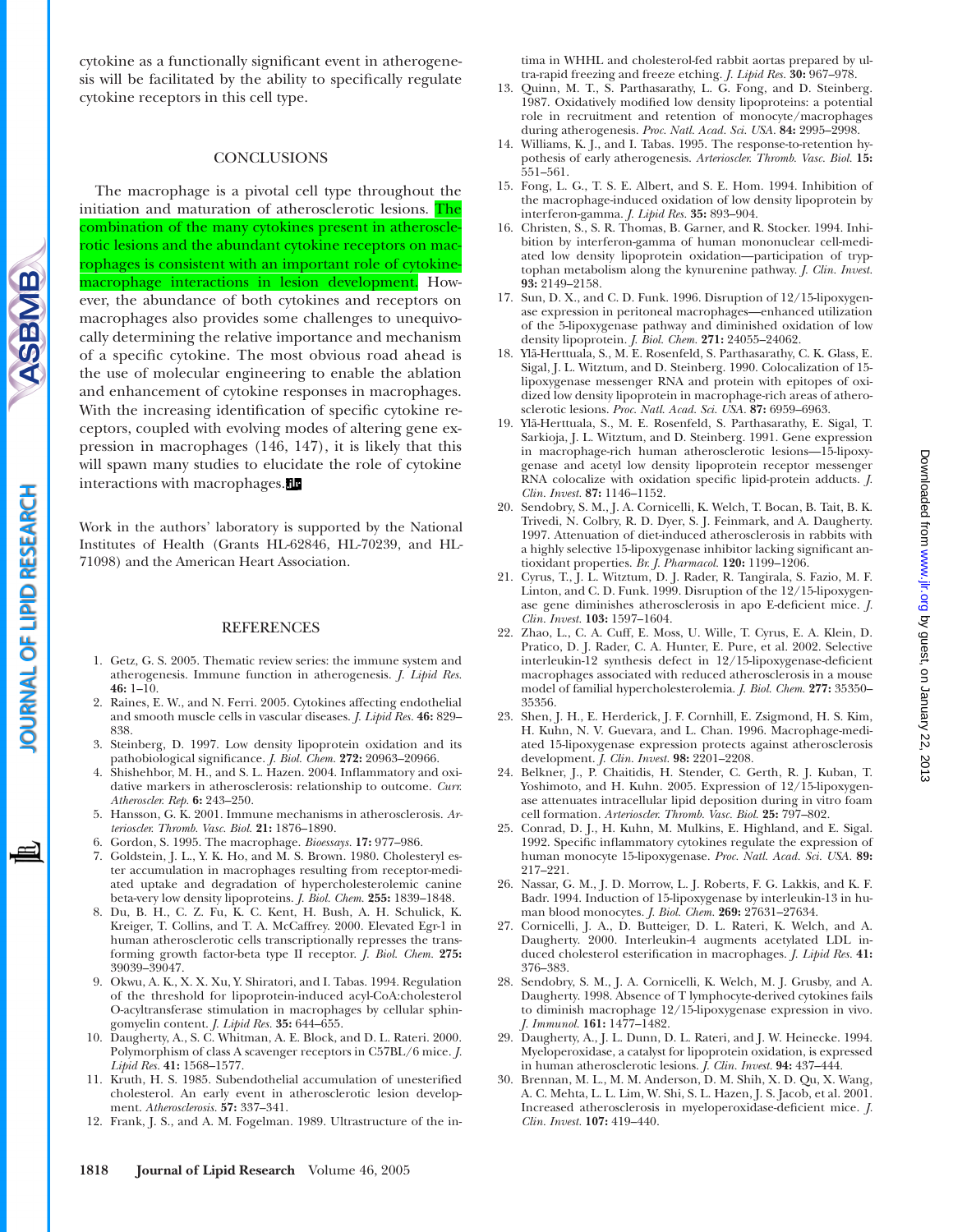- 31. Podrez, E. A., H. M. Abu-Soud, and S. L. Hazen. 2000. Myeloperoxidase-generated oxidants and atherosclerosis. *Free Radic. Biol. Med.* **28:** 1717–1725.
- 32. Heinecke, J. W. 2003. Oxidative stress: new approaches to diagnosis and prognosis in atherosclerosis. *Am. J. Cardiol.* **91:** 12A–16A.
- 33. Sugiyama, S., Y. Okada, G. K. Sukhova, R. Virmani, J. W. Heinecke, and P. Libby. 2001. Macrophage myeloperoxidase regulation by granulocyte macrophage colony-stimulating factor in human atherosclerosis and implications in acute coronary syndromes. *Am. J. Pathol.* **158:** 879–891.
- 34. Ylä-Herttuala, S., B. A. Lipton, M. E. Rosenfeld, I. J. Goldberg, D. Steinberg, and J. L. Witztum. 1991. Macrophages and smooth muscle cells express lipoprotein lipase in human and rabbit atherosclerotic lesions. *Proc. Natl. Acad. Sci. USA.* **88:** 10143–10147.
- 35. Babaev, V. R., S. Fazio, L. A. Gleaves, K. J. Carter, C. F. Semenkovich, and M. F. Linton. 1999. Macrophage lipoprotein lipase promotes foam cell formation and atherosclerosis in vivo. *J. Clin. Invest.* **103:** 1697–1705.
- 36. van Eck, M., R. Zimmermann, P. H. Groot, R. Zechner, and T. J. van Berkel. 2000. Role of macrophage-derived lipoprotein lipase in lipoprotein metabolism and atherosclerosis. *Arterioscler. Thromb. Vasc. Biol.* **20:** E53–E62.
- 37. Wilson, K., G. L. Fry, D. A. Chappell, C. D. Sigmund, and J. D. Medh. 2001. Macrophage-specific expression of human lipoprotein lipase accelerates atherosclerosis in transgenic apolipoprotein E knockout mice but not in C57BL/6 mice. *Arterioscler. Thromb. Vasc. Biol.* **21:** 1809–1815.
- 38. Jonasson, L., G. K. Hansson, G. Bondjers, L. Noe, and J. Etienne. 1990. Interferon-gamma inhibits lipoprotein lipase in human monocyte-derived macrophages. *Biochim. Biophys. Acta.* **1053:** 43–48.
- 39. Querfeld, U., J. M. Ong, J. Prehn, J. Carty, B. Saffari, S. C. Jordan, and P. A. Kern. 1990. Effects of cytokines on the production of lipoprotein lipase in cultured human macrophages. *J. Lipid Res.* **31:** 1379–1386.
- 40. Hughes, T. R., T. S. Tengku Muhammad, S. A. Irvine, and D. P. Ramji. 2002. A novel role of Sp1 and Sp3 in the interferongamma-mediated suppression of macrophage lipoprotein lipase gene transcription. *J. Biol. Chem.* **277:** 11097–11106.
- 41. Argmann, C. A., C. H. van den Diepstraten, C. G. Sawyez, J. Y. Edwards, R. A. Hegele, B. M. Wolfe, and M. W. Huff. 2001. Transforming growth factor-beta 1 inhibits macrophage cholesteryl ester accumulation induced by native and oxidized VLDL remnants. *Arterioscler. Thromb. Vasc. Biol.* **21:** 2011–2018.
- 42. Irvine, S. A., P. Foka, S. A. Rogers, J. R. Mead, and D. P. Ramji. 2005. A critical role for the Sp1-binding sites in the transforming growth factor-beta-mediated inhibition of lipoprotein lipase gene expression in macrophages. *Nucleic Acids Res.* **33:** 1423–1434.
- 43. Renier, G., E. Skamene, J. B. DeSanctis, and D. Radzioch. 1994. Induction of tumor necrosis factor alpha gene expression by lipoprotein lipase. *J. Lipid Res.* **35:** 271–278.
- 44. Williams, K. J., G. M. Fless, K. A. Petrie, M. L. Snyder, R. W. Brocia, and T. L. Swenson. 1992. Mechanisms by which lipoprotein lipase alters cellular metabolism of lipoprotein(a), low density lipoprotein, and nascent lipoproteins—roles for low density lipoprotein receptors and heparan sulfate proteoglycans. *J. Biol. Chem.* **267:** 13284–13292.
- 45. Jerome, W. G., and J. C. Lewis. 1997. Cellular dynamics in early atherosclerotic lesion progression in white carneau pigeons spatial and temporal analysis of monocyte and smooth muscle invasion of the intima. *Arterioscler. Thromb. Vasc. Biol.* **17:** 654–664.
- 46. Jerome, W. G., and P. G. Yancey. 2003. The role of microscopy in understanding atherosclerotic lysosomal lipid metabolism. *Microsc. Microanal.* **9:** 54–67.
- 47. Boisvert, W. A., J. Spangenberg, and L. K. Curtiss. 1997. Role of leukocyte-specific LDL receptors on plasma lipoprotein cholesterol and atherosclerosis in mice. *Arterioscler. Thromb. Vasc. Biol.* **17:** 340–347.
- 48. Herijgers, N., M. van Eck, P. H. E. Groot, P. M. Hoogerbrugge, and T. J. C. van Berkel. 2000. Low density lipoprotein receptor of macrophages facilitates atherosclerotic lesion formation in C57B1/6 mice. *Arterioscler. Thromb. Vasc. Biol.* **20:** 1961–1967.
- 49. Linton, M. F., V. R. Babaev, L. A. Gleaves, and S. Fazio. 1999. A direct role for the macrophage low density lipoprotein receptor in atherosclerotic lesion formation. *J. Biol. Chem.* **274:** 19204–19210.
- 50. Soutar, A. K., and B. L. Knight. 1984. Degradation of lipoproteins by human monocyte-derived macrophages. *Biochem. J.* **218:** 101– 111.
- 51. Whitman, S. C., C. A. Argmann, C. G. Sawyez, D. B. Miller, R. A. Hegele, and M. W. Huff. 1999. Uptake of type IV hypertriglyceridemic VLDL by cultured macrophages is enhanced by interferon-gamma. *J. Lipid Res.* **40:** 1017–1028.
- 52. Kosaka, S., S. Takahashi, K. Masamura, H. Kanehara, J. Sakai, G. Tohda, E. Okada, K. Oida, T. Iwasaki, H. Hattori, et al. 2001. Evidence of macrophage foam cell formation by very low-density lipoprotein receptor: interferon-gamma inhibition of very lowdensity lipoprotein receptor expression and foam cell formation in macrophages. *Circulation.* **103:** 1142–1147.
- 53. Beisiegel, U., W. Weber, G. Ihrke, J. Herz, and K. K. Stanley. 1989. The LDL-receptor-related protein, LRP, is an apolipoprotein E-binding protein. *Nature.* **341:** 162–164.
- 54. Herz, J., and D. K. Strickland. 2001. LRP: a multifunctional scavenger and signaling receptor. *J. Clin. Invest.* **108:** 779–784.
- 55. LaMarre, J., B. B. Wolf, E. L. W. Kittler, P. J. Quesenberry, and S. L. Gonias. 1993. Regulation of macrophage alpha2-macroglobulin receptor/low density lipoprotein receptor-related protein by lipopolysaccharide and interferon-gamma. *J. Clin. Invest.* **91:** 1219– 1224.
- 56. Hussaini, I. M., J. LaMarre, J. J. Lysiak, L. R. Karns, S. R. Vanden-Berg, and S. L. Gonias. 1996. Transcriptional regulation of LDL receptor-related protein by IFN-gamma and the antagonistic activity of TGF-beta 1 in the RAW 264.7 macrophage-like cell line. *J. Leukoc. Biol.* **59:** 733–739.
- 57. Garner, B., A. Baoutina, R. T. Dean, and W. Jessup. 1997. Regulation of serum-induced lipid accumulation in human monocytederived macrophages by interferon-gamma. Correlations with apolipoprotein E production, lipoprotein lipase activity and LDL receptor-related protein expression. *Atherosclerosis.* **128:** 47–58.
- 58. Gonias, S. L., L. Wu, and A. M. Salicioni. 2004. Low density lipoprotein receptor-related protein: regulation of the plasma membrane proteome. *Thromb. Haemost.* **91:** 1056–1064.
- 59. Brown, M. S., S. K. Basu, J. R. Falck, Y. K. Ho, and J. L. Goldstein. 1980. The scavenger cell pathway for lipoprotein degradation: specificity of the binding site that mediates the uptake of negatively-charged LDL by macrophages. *J. Supramol. Struct.* **13:** 67–81.
- 60. Krieger, M., S. Acton, J. Ashkenas, A. Pearson, M. Penman, and D. Resnick. 1993. Molecular flypaper, host defense, and atherosclerosis—structure, binding properties, and functions of macrophage scavenger receptors. *J. Biol. Chem.* **268:** 4569–4572.
- 61. de Winther, M. P., K. W. van Dijk, L. M. Havekes, and M. H. Hofker. 2000. Macrophage scavenger receptor class A: a multifunctional receptor in atherosclerosis. *Arterioscler. Thromb. Vasc. Biol.* **20:** 290–297.
- 62. Daugherty, A., D. L. Rateri, and S. C. Whitman. 2000. Class A scavenger receptors: recent advances in elucidation of structurefunction relationships and their role in atherosclerosis. *Curr. Opin. Cardiovasc. Pulm. Ren. Investig. Drugs.* **2:** 223–232.
- 63. Fong, L. G., T. A. T. Fong, and A. D. Cooper. 1990. Inhibition of mouse macrophage degradation of acetyl low density lipoprotein by interferon-gamma. *J. Biol. Chem.* **265:** 11751–11760.
- 64. Geng, Y. J., and G. K. Hansson. 1992. Interferon-gamma inhibits scavenger receptor expression and foam cell formation in human monocyte-derived macrophages. *J. Clin. Invest.* **89:** 1322– 1330.
- 65. Horvai, A. E., L. Xu, E. Korzus, G. Brard, D. Kalafus, T. M. Mullen, D. W. Rose, M. G. Rosenfeld, and C. K. Glass. 1997. Nuclear integration of JAK/STAT and Ras/AP-1 signaling by CBP and p300. *Proc. Natl. Acad. Sci. USA.* **94:** 1074–1079.
- 66. Hansson, G. K., L. Jonasson, J. Holm, M. M. Clowes, and A. W. Clowes. 1988. Gamma-interferon regulates vascular smooth muscle proliferation and Ia antigen expression in vivo and in vitro. *Circ. Res.* **63:** 712–719.
- 67. Geng, Y. J., Q. Wu, M. Muszynski, G. K. Hansson, and P. Libby. 1996. Apoptosis of vascular smooth muscle cells induced by in vitro stimulation with interferon-gamma, tumor necrosis factoralpha, and interleukin-1 beta. *Arterioscler. Thromb. Vasc. Biol.* **16:** 19–27.
- 68. de Whalley, C. V., and D. W. H. Riches. 1991. Influence of the cytocidal macrophage phenotype on the degradation of acetylated low density lipoproteins—dual regulation of scavenger receptor activity and of intracellular degradation of endocytosed ligand. *Exp. Cell Res.* **192:** 460–468.
- 69. Grewal, T., E. Priceputu, J. Davignon, and L. Bernier. 2001. Identification of a gamma-interferon-responsive element in the pro-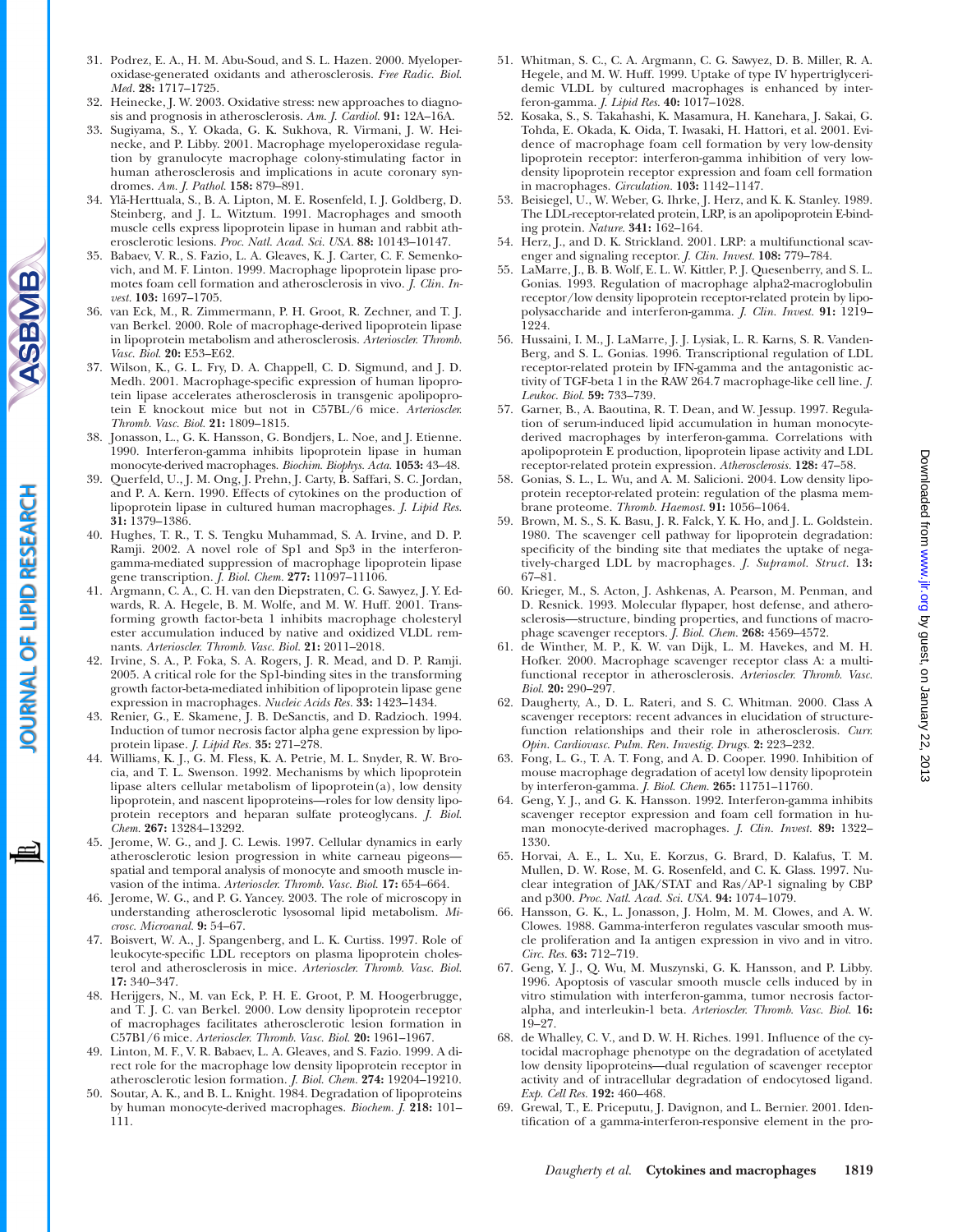moter of the human macrophage scavenger receptor A gene. *Arterioscler. Thromb. Vasc. Biol.* **21:** 825–831.

- 70. Van der Kooij, M. A., O. H. Morand, H. J. Kempen, and T. J. C. van Berkel. 1996. Decrease in scavenger receptor expression in human monocyte-derived macrophages treated with granulocyte macrophage colony-stimulating factor. *Arterioscler. Thromb. Vasc. Biol.* **16:** 106–114.
- 71. van Lenten, B. J., and A. M. Fogelman. 1992. Lipopolysaccharideinduced inhibition of scavenger receptor expression in human monocyte-macrophages is mediated through tumor necrosis factor-alpha. *J. Immunol.* **148:** 112–116.
- 72. Roselaar, S. E., and A. Daugherty. 1997. Lipopolysaccharide decreases scavenger receptor mRNA in vivo. *J. Interferon Cytokine Res.* **17:** 573–579.
- 73. Fitzgerald, M. L., K. J. Moore, M. W. Freeman, and G. L. Reed. 2000. Lipopolysaccharide induces scavenger receptor A expression in mouse macrophages: a divergent response relative to human THP-1 monocyte/macrophages. *J. Immunol.* **164:** 2692–2700.
- 74. Hsu, H. Y., A. C. Nicholson, and D. P. Hajjar. 1996. Inhibition of macrophage scavenger receptor activity by tumor necrosis factoralpha is transcriptionally and post-transcriptionally regulated. *J. Biol. Chem.* **271:** 7767–7773.
- 75. Schreyer, S. A., J. J. Peschon, and R. C. LeBoeuf. 1996. Accelerated atherosclerosis in mice lacking tumor necrosis factor receptor p55. *J. Biol. Chem.* **271:** 26174–26178.
- 76. Hsu, H. Y., and Y. C. Twu. 2000. Tumor necrosis factor-alphamediated protein kinases in regulation of scavenger receptor and foam cell formation on macrophage. *J. Biol. Chem.* **275:** 41035– 41048.
- 77. Endemann, G., L. W. Stanton, K. S. Madden, C. M. Bryant, R. T. White, and A. A. Protter. 1993. CD36 is a receptor for oxidized low density lipoprotein. *J. Biol. Chem.* **268:** 11811–11816.
- 78. Febbraio, M., E. A. Podrez, J. D. Smith, D. P. Hajjar, S. L. Hazen, H. F. Hoff, K. Sharma, and R. L. Silverstein. 2000. Targeted disruption of the class B scavenger receptor CD36 protects against atherosclerotic lesion development in mice. *J. Clin. Invest.* **105:** 1049–1056.
- 79. Febbraio, M., E. Guy, and R. L. Silverstein. 2004. Stem cell transplantation reveals that absence of macrophage CD36 is protective against atherosclerosis. *Arterioscler. Thromb. Vasc. Biol.* **24:** 2333–2338.
- 80. Feng, J. W., J. H. Han, S. F. A. Pearce, R. L. Silverstein, A. M. Gotto, D. P. Hajjar, and A. C. Nicholson. 2000. Induction of CD36 expression by oxidized LDL and IL-4 by a common signaling pathway dependent on protein kinase C and PPAR-gamma. *J. Lipid Res.* **41:** 688–696.
- 81. Yesner, L. M., H. Y. Huh, S. F. Pearce, and R. L. Silverstein. 1996. Regulation of monocyte CD36 and thrombospondin-1 expression by soluble mediators. *Arterioscler. Thromb. Vasc. Biol.* **16:** 1019– 1025.
- 82. Panousis, C. G., and S. H. Zuckerman. 2000. Regulation of cholesterol distribution in macrophage-derived foam cells by interferon-gamma. *J. Lipid Res.* **41:** 75–83.
- 83. Nakagawa, T., S. Nozaki, M. Nishida, J. M. Yakub, Y. Tomiyama, A. Nakata, K. Matsumoto, T. Funahashi, K. Kameda-Takemura, Y. Kurata, et al. 1998. Oxidized LDL increases and interferon-gamma decreases expression of CD36 in human monocyte-derived macrophages. *Arterioscler. Thromb. Vasc. Biol.* **18:** 1350–1357.
- 84. Han, J. H., D. P. Hajjar, J. M. Tauras, J. W. Feng, A. M. Gotto, and A. C. Nicholson. 2000. Transforming growth factor-beta 1 (TGFbeta 1) and TGF-beta 2 decrease expression of CD36, the type B scavenger receptor, through mitogen-activated protein kinase phosphorylation of peroxisome proliferator-activated receptorgamma. *J. Biol. Chem.* **275:** 1241–1246.
- 85. Zuckerman, S. H., C. Panousis, and G. Evans. 2001. TGF-beta reduced binding of high-density lipoproteins in murine macrophages and macrophage-derived foam cells. *Atherosclerosis.* **155:** 79–85.
- 86. Sawamura, T., N. Kume, T. Aoyama, H. Moriwaki, H. Hoshikawa, Y. Aiba, T. Tanaka, S. Miwa, Y. Katsura, T. Kita, et al. 1997. An endothelial receptor for oxidized low-density lipoprotein. *Nature.* **386:** 73–77.
- 87. Yoshida, H., N. Kondratenko, S. Green, D. Steinberg, and O. Quehenberger. 1998. Identification of the lectin-like receptor for oxidized low-density lipoprotein in human macrophages and its potential role as a scavenger receptor. *Biochem. J.* **334:** 9–13.
- 88. Moriwaki, H., N. Kume, H. Kataoka, T. Murase, E. Nishi, T. Sawa-

mura, T. Masaki, and T. Kita. 1998. Expression of lectin-like oxidized low density lipoprotein receptor-1 in human and murine macrophages: upregulated expression by TNF-alpha. *FEBS Lett.* **440:** 29–32.

- 89. Kume, N., H. Moriwaki, H. Kataoka, M. Minami, T. Murase, T. Sawamura, T. Masaki, and T. Kita. 2000. Inducible expression of LOX-1, a novel receptor for oxidized LDL, in macrophages and vascular smooth muscle cells. *Ann. N. Y. Acad. Sci.* **902:** 323–327.
- 90. Chiba, Y., T. Ogita, K. Ando, and T. Fujita. 2001. PPARgamma ligands inhibit TNF-alpha-induced LOX-1 expression in cultured endothelial cells. *Biochem. Biophys. Res. Commun.* **286:** 541–546.
- 91. Acton, S. L., P. E. Scherer, H. F. Lodish, and M. Krieger. 1994. Expression cloning of SR-BI, a CD36-related class B scavenger receptor. *J. Biol. Chem.* **269:** 21003–21009.
- 92. Acton, S., A. Rigotti, K. T. Landschulz, S. Z. Xu, H. H. Hobbs, and M. Krieger. 1996. Identification of scavenger receptor SR-BI as a high density lipoprotein receptor. *Science.* **271:** 518–520.
- 93. van Eck, M., I. S. Bos, R. B. Hildebrand, B. T. van Rij, and T. J. van Berkel. 2004. Dual role for scavenger receptor class B, type I on bone marrow-derived cells in atherosclerotic lesion development. *Am. J. Pathol.* **165:** 785–794.
- 94. Zhang, W. W., P. G. Yancey, Y. R. Su, V. R. Babaev, Y. M. Zhang, S. Fazio, and M. F. Linton. 2003. Inactivation of macrophage scavenger receptor class B type I promotes atherosclerotic lesion development in apolipoprotein E-deficient mice. *Circulation.* **108:** 2258–2263.
- 95. Hirano, K., S. Yamashita, Y. Nakagawa, T. Ohya, F. Matsuura, K. Tsukamoto, Y. Okamoto, A. Matsuyama, K. Matsumoto, J. Miyagawa, et al. 1999. Expression of human scavenger receptor class B type I in cultured human monocyte-derived macrophages and atherosclerotic lesions. *Circ. Res.* **85:** 108–116.
- 96. Buechler, C., M. Ritter, C. D. Quoc, A. Agildere, and G. Schmitz. 1999. Lipopolysaccharide inhibits the expression of the scavenger receptor Cla-1 in human monocytes and macrophages. *Biochem. Biophys. Res. Commun.* **262:** 251–254.
- 97. Feng, B., D. J. Zhang, G. Kuriakose, C. M. Devlin, M. Kockx, and I. Tabas. 2003. Niemann-Pick C heterozygosity confers resistance to lesional necrosis and macrophage apoptosis in murine atherosclerosis. *Proc. Natl. Acad. Sci. USA.* **100:** 10423–10428.
- 98. Tabas, I. 2002. Consequences of cellular cholesterol accumulation: basic concepts and physiological implications. *J. Clin. Invest.* **110:** 905–911.
- 99. Reiss, A. B., C. A. Patel, M. M. Rahman, E. S. Chan, K. Hasneen, M. C. Montesinos, J. D. Trachman, and B. N. Cronstein. 2004. Interferon-gamma impedes reverse cholesterol transport and promotes foam cell transformation in THP-1 human monocytes/ macrophages. *Med. Sci. Monit.* **10:** BR420–BR425.
- 100. Yang, J. B., Z. J. Duan, W. Yao, O. Lee, L. Yang, X. Y. Yang, X. Sun, C. C. Chang, T. Y. Chang, and B. L. Li. 2001. Synergistic transcriptional activation of human acyl-coenzyme A:cholesterol acyltransterase-1 gene by interferon-gamma and all-trans-retinoic acid THP-1 cells. *J. Biol. Chem.* **276:** 20989–20998.
- 101. Hori, M., A. Miyazaki, H. Tamagawa, M. Satoh, K. Furukawa, H. Hakamata, Y. Sasaki, and S. Horiuchi. 2004. Up-regulation of acyl-coenzyme A:cholesterol acyltransferase-1 by transforming growth factor-beta1 during differentiation of human monocytes into macrophages. *Biochem. Biophys. Res. Commun.* **320:** 501–505.
- 102. Inaba, T., H. Shimano, T. Gotoda, K. Harada, M. Shimada, M. Kawamura, Y. Yazaki, and N. Yamada. 1993. Macrophage colonystimulating factor regulates both activities of neutral and acidic cholesteryl ester hydrolases in human monocyte-derived macrophages. *J. Clin. Invest.* **92:** 750–757.
- 103. Björkhem, I., O. Andersson, U. Diczfalusy, B. Sevastik, R. J. Xiu, C. G. Duan, and E. Lund. 1994. Atherosclerosis and sterol 27 hydroxylase: evidence for a role of this enzyme in elimination of cholesterol from human macrophages. *Proc. Natl. Acad. Sci. USA.* **91:** 8592–8596.
- 104. Reiss, A. B., N. W. Awadallah, S. Malhotra, M. C. Montesinos, E. S. L. Chan, N. B. Javitt, and B. N. Cronstein. 2001. Immune complexes and IFN-gamma decrease cholesterol 27-hydroxylase in human arterial endothelium and macrophages. *J. Lipid Res.* **42:** 1913– 1922.
- 105. Reiss, A. B., M. M. Rahman, E. S. Chan, M. C. Montesinos, N. W. Awadallah, and B. N. Cronstein. 2004. Adenosine A2A receptor occupancy stimulates expression of proteins involved in reverse cholesterol transport and inhibits foam cell formation in macrophages. *J. Leukoc. Biol.* **76:** 727–734.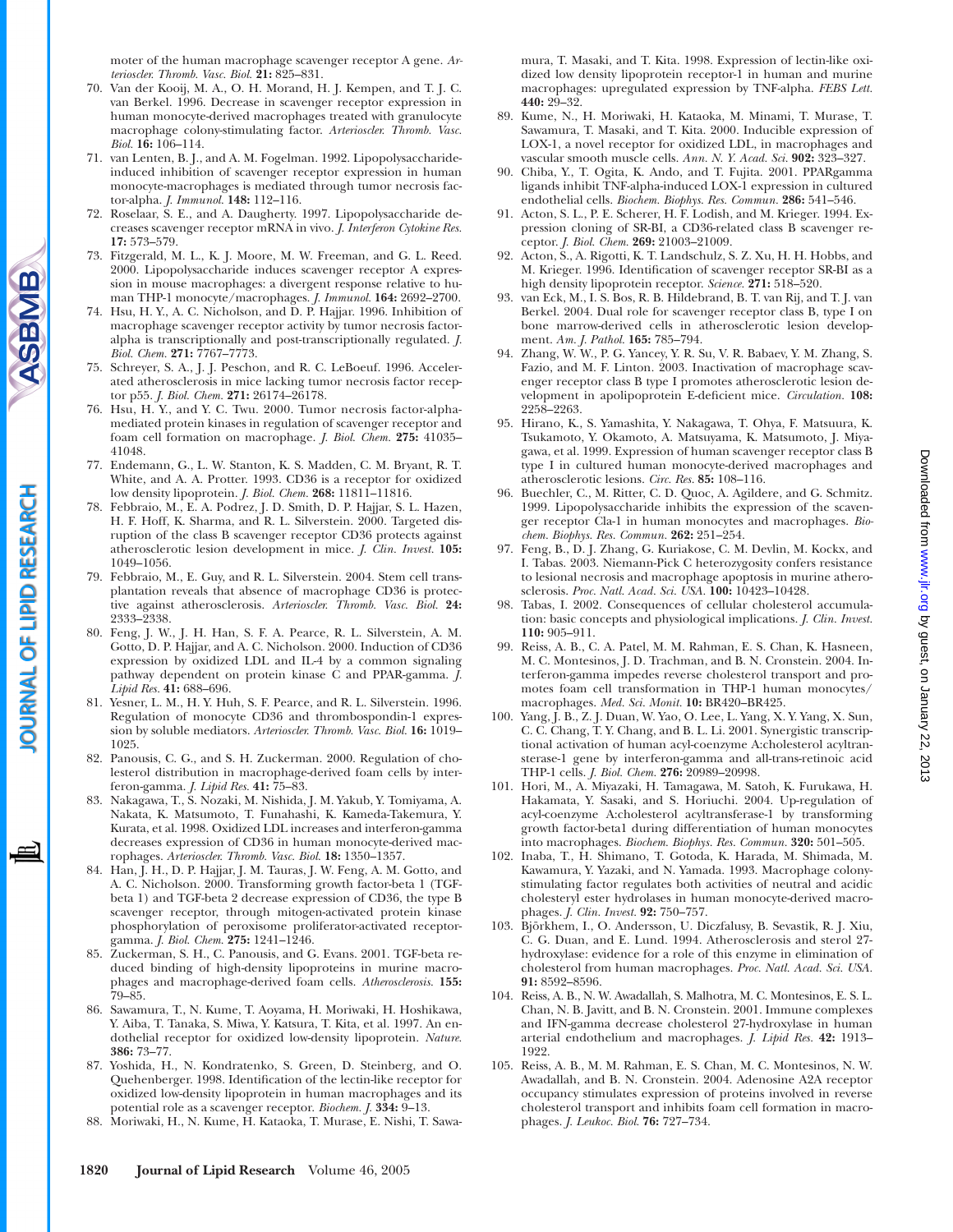- 106. Bellosta, S., R. W. Mahley, D. A. Sanan, J. Murata, D. L. Newland, J. M. Taylor, and R. E. Pitas. 1995. Macrophage-specific expression of human apolipoprotein E reduces atherosclerosis in hypercholesterolemic apolipoprotein E-null mice. *J. Clin. Invest.* **96:** 2170–2179.
- 107. Lin, C. Y., H. Duan, and T. Mazzone. 1999. Apolipoprotein E-dependent cholesterol efflux from macrophages: kinetic study and divergent mechanisms for endogenous versus exogenous apolipoprotein E. *J. Lipid Res.* **40:** 1618–1627.
- 108. Huang, Z. H., and T. Mazzone. 2002. ApoE-dependent sterol efflux from macrophages is modulated by scavenger receptor class B type I expression. *J. Lipid Res.* **43:** 375–382.
- 109. Zuckerman, S. H., G. F. Evans, and L. O'Neal. 1992. Cytokine regulation of macrophage apo-E secretion-opposing effects of GM-CSF and TGF-beta. *Atherosclerosis.* **96:** 203–214.
- 110. Tall, A. R. 2003. ATVB in focus—role of ABCA1 in cellular cholesterol efflux and reverse cholesterol transport. *Arterioscler. Thromb. Vasc. Biol.* **23:** 710–711.
- 111. Panousis, C. G., and S. H. Zuckerman. 2000. Interferon-gamma induces downregulation of Tangier disease gene (ATP-bindingcassette transporter 1) in macrophage-derived foam cells. *Arterioscler. Thromb. Vasc. Biol.* **20:** 1565–1571.
- 112. Wang, X. Q., C. G. Panousis, M. L. Alfaro, G. F. Evans, and S. H. Zuckerman. 2002. Interferon-gamma-mediated downregulation of cholesterol efflux and ABC1 expression is by the Stat1 pathway. *Arterioscler. Thromb. Vasc. Biol.* **22:** E5–E9.
- 113. Panousis, C. G., G. Evans, and S. H. Zuckerman. 2001. TGF-beta increases cholesterol efflux and ABC-1 expression in macrophage-derived foam cells: opposing the effects of IFN-gamma. *J. Lipid Res.* **42:** 856–863.
- 114. Luttun, A., E. Lutgens, A. Manderveld, K. Maris, D. Collen, P. Carmeliet, and L. Moons. 2004. Loss of matrix metalloproteinase-9 or matrix metalloproteinase-12 protects apolipoprotein E-deficient mice against atherosclerotic media destruction but differentially affects plaque growth. *Circulation.* **109:** 1408– 1414.
- 115. Corcoran, M. L., W. G. Stetler-Stevenson, P. D. Brown, and L. M. Wahl. 1992. Interleukin 4 inhibition of prostaglandin E2 synthesis blocks interstitial collagenase and 92-kDa type IV collagenase/ gelatinase production by human monocytes. *J. Biol. Chem.* **267:** 515–519.
- 116. Yoo, H. G., B. A. Shin, J. S. Park, K. H. Lee, K. O. Chay, S. Y. Yang, B. W. Ahn, and Y. D. Jung. 2002. IL-1 beta induces MMP-9 via reactive oxygen species and NF-kappa B in murine macrophage RAW 264.7 cells. *Biochem. Biophys. Res. Commun.* **298:** 251–256.
- 117. Lacraz, S., L. P. Nicod, R. Chicheportiche, H. G. Welgus, and J. M. Dayer. 1995. IL-10 inhibits metalloproteinase and stimulates TIMP-1 production in human mononuclear phagocytes. *J. Clin. Invest.* **96:** 2304–2310.
- 118. Kumada, M., S. Kihara, N. Ouchi, H. Kobayashi, Y. Okamoto, K. Ohashi, K. Maeda, H. Nagaretani, K. Kishida, N. Maeda, et al. 2004. Adiponectin specifically increased tissue inhibitor of metalloproteinase-1 through interleukin-10 expression in human macrophages. *Circulation.* **109:** 2046–2049.
- 119. Ogawa, K., F. Chen, C. Kuang, and Y. Chen. 2004. Suppression of matrix metalloproteinase-9 transcription by transforming growth factor-beta is mediated by a nuclear factor-kappaB site. *Biochem. J.* **381:** 413–422.
- 120. Zhang, Y., K. McCluskey, K. Fujii, and L. M. Wahl. 1998. Differential regulation of monocyte matrix metalloproteinase and TIMP-1 production by TNF-alpha, granulocyte-macrophage CSF, and IL-1 beta through prostaglandin-dependent and -independent mechanisms. *J. Immunol.* **161:** 3071–3076.
- 121. Castrillo, A., S. B. Joseph, C. Marathe, D. J. Mangelsdorf, and P. Tontonoz. 2003. Liver X receptor-dependent repression of matrix metalloproteinase-9 expression in macrophages. *J. Biol. Chem.* **278:** 10443–10449.
- 122. Xiong, W., Y. Zhao, A. Prall, T. C. Greiner, and B. T. Baxter. 2004. Key roles of  $CD4(+)$  T cells and IFN-gamma in the development of abdominal aortic aneurysms in a murine model. *J. Immunol.* **172:** 2607–2612.
- 123. Shapiro, S. D., E. J. Campbell, D. K. Kobayashi, and H. G. Welgus. 1990. Immune modulation of metalloproteinase production in human macrophages. Selective pretranslational suppression of interstitial collagenase and stromelysin biosynthesis by interferon-gamma. *J. Clin. Invest.* **86:** 1204–1210.
- 124. Xie, B., Z. Dong, and I. J. Fidler. 1994. Regulatory mechanisms

for the expression of type IV collagenases/gelatinases in murine macrophages. *J. Immunol.* **152:** 3637–3644.

- 125. Daugherty, A., and D. L. Rateri. 2002. T lymphocytes in atherosclerosis—the yin-yang of Th1 and Th2 influence on lesion formation. *Circ. Res.* **90:** 1039–1040.
- 126. Corti, R., R. Hutter, J. J. Badimon, and V. Fuster. 2004. Evolving concepts in the triad of atherosclerosis, inflammation and thrombosis. *J. Thromb. Thrombolysis.* **17:** 35–44.
- 127. Wilcox, J. N., K. M. Smith, S. M. Schwartz, and D. Gordon. 1989. Localization of tissue factor in the normal vessel wall and in the atherosclerotic plaque. *Proc. Natl. Acad. Sci. USA.* **86:** 2839–2843.
- 128. Toschi, V., R. Gallo, M. Lettino, J. T. Fallon, S. D. Gertz, A. Fernandez Ortiz, J. H. Chesebro, L. Badimon, Y. Nemerson, V. Fuster, et al. 1997. Tissue factor modulates the thrombogenicity of human atherosclerotic plaques. *Circulation.* **95:** 594–599.
- 129. Del Prete, G., M. De Carli, R. M. Lammel, M. M. D'Elios, K. C. Daniel, B. Giusti, R. Abbate, and S. Romagnani. 1995. Th1 and Th2 T-helper cells exert opposite regulatory effects on procoagulant activity and tissue factor production by human monocytes. *Blood.* **86:** 250–257.
- 130. Osnes, L. T., A. B. Westvik, G. B. Joo, C. Okkenhaug, and P. Kierulf. 1996. Inhibition of IL-1 induced tissue factor (TF) synthesis and procoagulant activity (PCA) in purified human monocytes by IL-4, IL-10 and IL-13. *Cytokine.* **8:** 822–827.
- 131. Scheibenbogen, C., H. Moser, S. Krause, and R. Andreesen. 1992. Interferon-gamma-induced expression of tissue factor activity during human monocyte to macrophage maturation. *Haemostasis.* **22:** 173–178.
- 132. Schwager, I., and T. W. Jungi. 1994. Effect of human recombinant cytokines on the induction of macrophage procoagulant activity. *Blood.* **83:** 152–160.
- 133. Whitman, S. C., P. Ravisankar, and A. Daugherty. 2002. IFN-gamma deficiency exerts gender-specific effects on atherogenesis in apolipoprotein E<sup>-/-</sup> mice. *J. Interferon Cytokine Res.* **22:** 661–670.
- 134. Gupta, S., A. M. Pablo, X. C. Jiang, N. Wang, A. R. Tall, and C. Schindler. 1997. IFN-gamma potentiates atherosclerosis in apoE knock-out mice. *J. Clin. Invest.* **99:** 2752–2761.
- 135. Buono, C., C. E. Come, G. Stavrakis, G. F. Maguire, P. W. Connelly, and A. H. Lichtman. 2003. Influence of interferon-gamma on the extent and phenotype of diet-induced atherosclerosis in the LDLR-deficient mouse. *Arterioscler. Thromb. Vasc. Biol.* **23:** 454– 460.
- 136. Lee, T. S., H. C. Yen, C. C. Pan, and L. Y. Chau. 1999. The role of interleukin 12 in the development of atherosclerosis in apoEdeficient mice. *Arterioscler. Thromb. Vasc. Biol.* **19:** 734–742.
- 137. Whitman, S. C., P. Ravisankar, H. Elam, and A. Daugherty. 2000. Exogenous interferon-gamma enhances atherosclerosis in apolipoprotein E<sup>-/-</sup> mice. *Am. J. Pathol.* **157:** 1819-1824.
- 138. Whitman, S. C., P. Ravisankar, and A. Daugherty. 2002. Interleukin-18 enhances atherosclerosis in apolipoprotein  $E^{-/-}$  mice through release of interferon-gamma. *Circ. Res.* **90:** E34–E38.
- 139. Niwa, T., H. Wada, H. Ohashi, N. Iwamoto, H. Ohta, H. Kirii, H. Fujii, K. Saito, and M. Seishima. 2004. Interferon-gamma produced by bone marrow-derived cells attenuates atherosclerotic lesion formation in LDLR-deficient mice. *J. Atheroscler. Thromb.* **11:** 79–87.
- 140. Linton, M. F., J. B. Atkinson, and S. Fazio. 1995. Prevention of atherosclerosis in apolipoprotein E-deficient mice by bone marrow transplantation. *Science.* **267:** 1034–1037.
- 141. Boisvert, W. A., J. Spangenberg, and L. K. Curtiss. 1995. Treatment of severe hypercholesterolemia in apolipoprotein E-deficient mice by bone marrow transplantation. *J. Clin. Invest.* **96:** 1118–1124.
- 142. Boisvert, W. A., R. Santiago, L. K. Curtiss, and R. A. Terkeltaub. 1998. A leukocyte homologue of the IL-8 receptor CXCR-2 mediates the accumulation of macrophages in atherosclerotic lesions of LDL receptor-deficient mice. *J. Clin. Invest.* **101:** 353–363.
- 143. Ishibashi, M., K. Egashira, Q. Zhao, K. I. Hiasa, K. Ohtani, Y. Ihara, I. F. Charo, S. Kura, T. Tsuzuki, A. Takeshita, et al. 2004. Bone marrow-derived monocyte chemoattractant protein-1 receptor CCR2 is critical in angiotensin II-induced acceleration of atherosclerosis and aneurysm formation in hypercholesterolemic mice. *Arterioscler. Thromb. Vasc. Biol.* **24:** e174–e178.
- 144. Sata, M., A. Saiura, A. Kunisato, A. Tojo, S. Okada, T. Tokuhisa, H. Hirai, M. Makuuchi, Y. Hirata, and R. Nagai. 2002. Hematopoietic stem cells differentiate into vascular cells that participate in the pathogenesis of atherosclerosis. *Nat. Med.* **8:** 403–409.